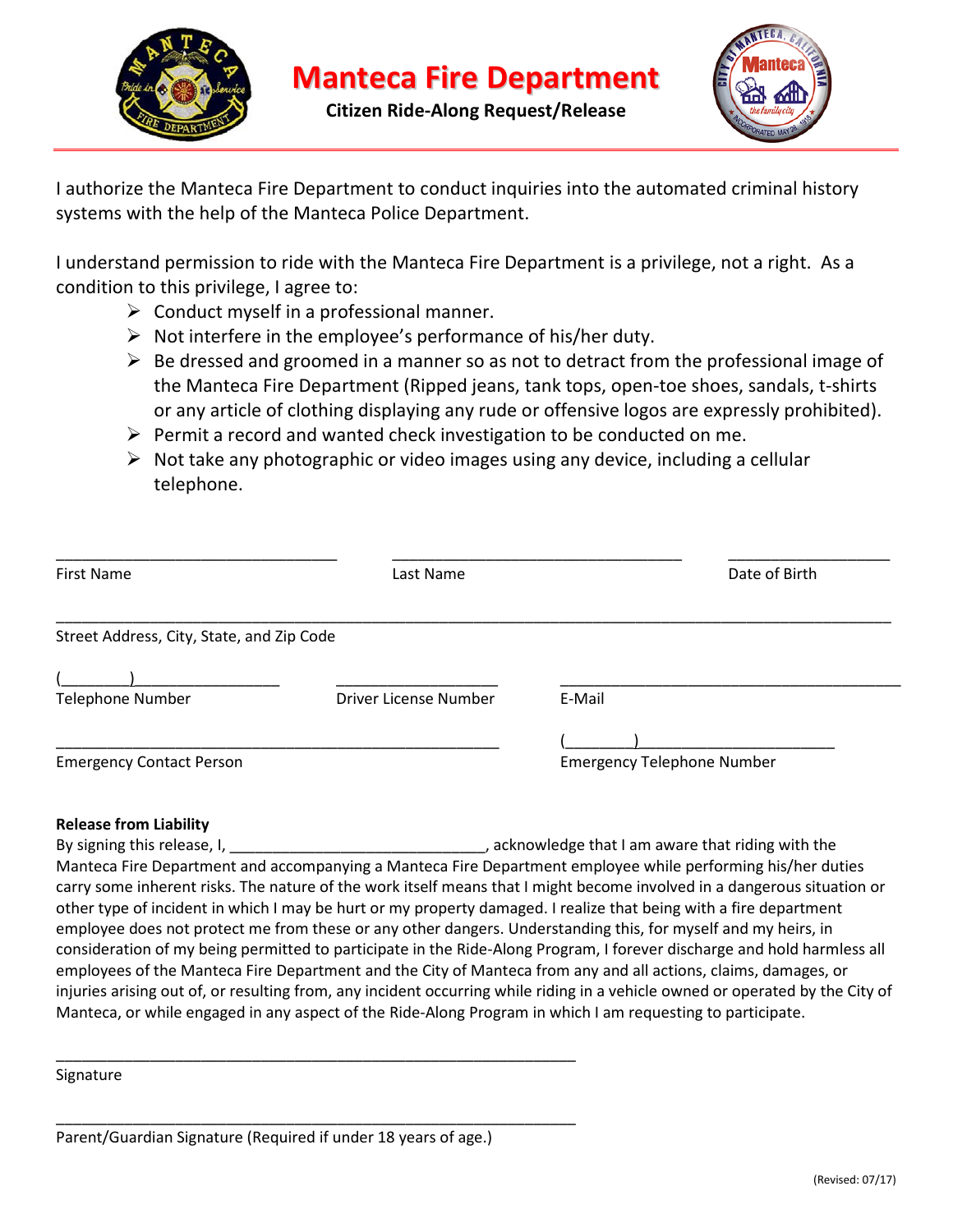| <b>For Department Use Only:</b> |                                                                                                   |                          |  |  |
|---------------------------------|---------------------------------------------------------------------------------------------------|--------------------------|--|--|
|                                 | Valid I.D. with Photograph<br>Fire Prevention Check Complete<br>□ MPD Records Check Complete      |                          |  |  |
|                                 | <b>Approved</b> to ride_______________________ hours on __________________________________(date). |                          |  |  |
|                                 |                                                                                                   |                          |  |  |
|                                 |                                                                                                   |                          |  |  |
|                                 |                                                                                                   |                          |  |  |
|                                 |                                                                                                   |                          |  |  |
|                                 |                                                                                                   |                          |  |  |
|                                 |                                                                                                   | Shift: Station: Station: |  |  |
|                                 |                                                                                                   |                          |  |  |